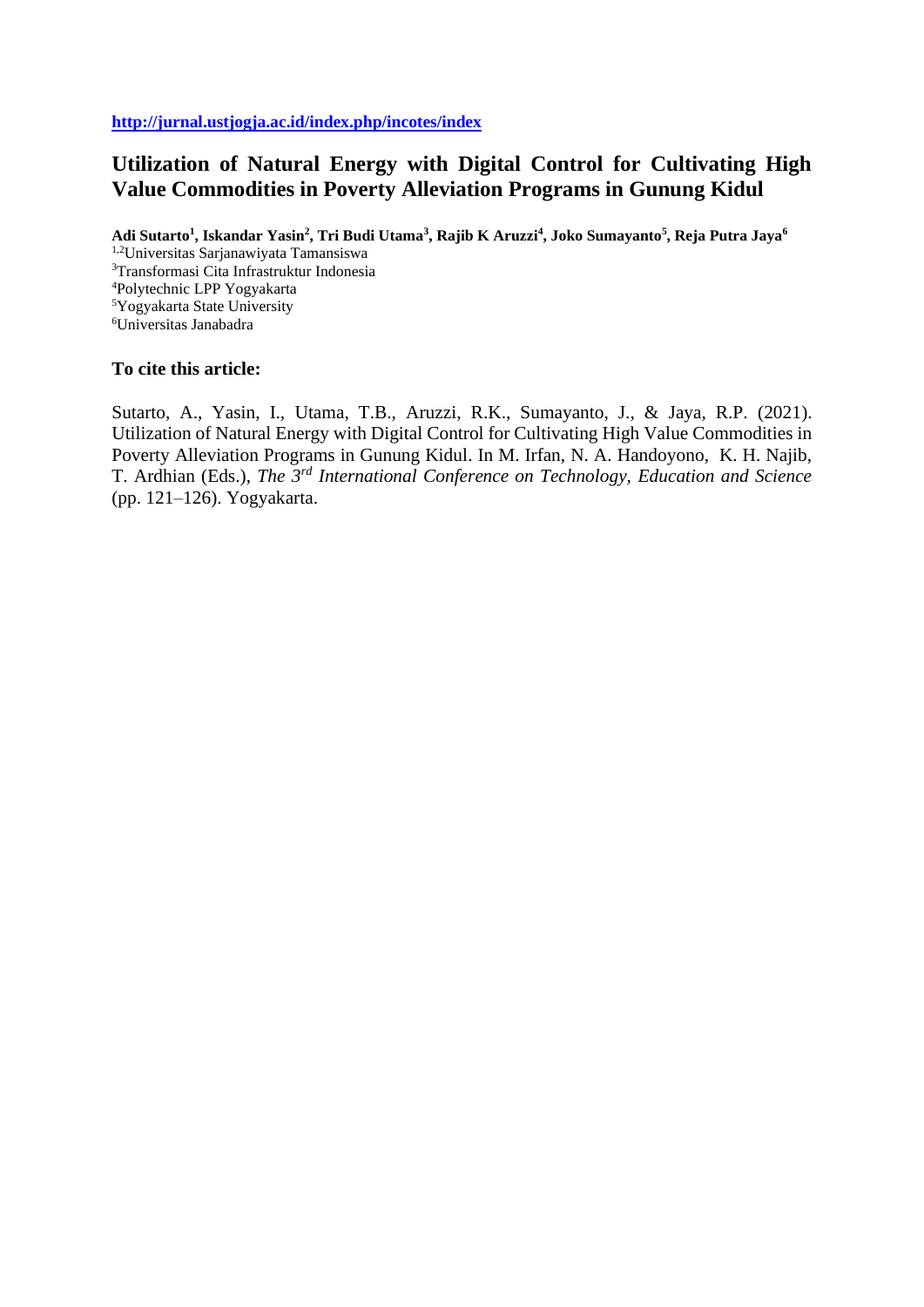ISSN: 978-602-6258-14-4

## **Utilization of Natural Energy with Digital Control for Cultivating High Value Commodities in Poverty Alleviation Programs in Gunung Kidul**

**Adi Sutarto<sup>1</sup> , Iskandar Yasin<sup>2</sup> , Tri Budi Utama<sup>3</sup> , Rajib K Aruzzi<sup>4</sup> , Joko Sumayanto<sup>5</sup> , Reja Putra Jaya<sup>6</sup>**

1,2Universitas Sarjanawiyata Tamansiswa

Transformasi Cita Infrastruktur Indonesia Polytechnic LPP Yogyakarta Yogyakarta State University Universitas Janabadra

| <b>Article Info</b>                                | <b>Abstract</b>                                                                                                                                                                                                                                                                                                        |
|----------------------------------------------------|------------------------------------------------------------------------------------------------------------------------------------------------------------------------------------------------------------------------------------------------------------------------------------------------------------------------|
|                                                    | Almost all of the Gunung Kidul area is dry mountainous land with rainfed land.                                                                                                                                                                                                                                         |
|                                                    | The use of technology is needed to get a solution for the use of barren dry land.                                                                                                                                                                                                                                      |
| <b>Keywords</b>                                    | Cultivation of plants with high economic value is expected to alleviate poverty<br>in remote communities. How to cultivate using monoculture and polyculture                                                                                                                                                           |
| <i>automatic control</i>                           | systems. Automatic control based on digital technology will increase the                                                                                                                                                                                                                                               |
| digital technology<br><b>RDS</b><br>natural energy | efficiency of the farming system. The RDS (Rain Driphonic System)<br>technology used for irrigation is able to meet the water needs of agricultural<br>land. RDS can be applied in various isolated dry areas. Solar energy is used to<br>raise water from the main holding pool to the water tower. The flow of water |
|                                                    | from the water tower utilizes the force of gravity. The use of natural energy is<br>to preserve the environment and reduce the impact of global warming.                                                                                                                                                               |

**Keywords: dry land, automatic control, digital technology, RDS, natural energy**

## **Introduction**

The agricultural sector is the largest contributor to the economy in Gunungkidul Regency with a contribution of 25.5%. In addition, the agricultural sector absorbs the largest workforce, namely 52.8% in Gunungkidul Regency. Most of the rice in Gunungkidul Regency is produced from the type of field rice. The harvested area of this type of rice accounts for 42,078 ha or 73.8 percent of the total rice harvested area. The yield of fruit groups in Gunungkidul Regency was 135,816 quintals of bananas, 96224 quintals of mangoes, and 5219 quintals of papaya. In the plantation sub-sector only coconut, rubber and cocoa are cultivated in Gunungkidul Regency (BPS, 2016).

Rice farming gives the smallest contribution to the income of farmer households in dry land. This is because the soil in the karst mountains is not suitable for rice cultivation. Rice is a plant that requires a lot of water, while in karst areas there are frequent droughts and water shortages. In addition, the soil conditions in the karst mountains contain rocks so that rice production becomes less than optimal. The crops cultivated include corn, cassava and peanuts. Of the three commodities, the biggest profit is peanuts (Khotimah, et al, 2019).

The potential of dry land agriculture in Gunungkidul is used for upland area of 3,258 hectares with commodities of corn, peanuts, cassava, some soybeans and sweet potatoes. Dry land in addition to potentially increasing food security also has several problems such as low soil water content, large surface runoff, high sedimentation values. These problems can lead to reduced production of food crops, reduced water quality, and drought. One of the longest droughts occurred in 2015 with a time span of 7 months, namely from June to December and caused Tepus District to become the most severely drought-affected sub-district in the Gunungkidul Regency. According to Sari, et al., (2016) the availability of water is strongly influenced by physical hydrometerological factors (rainfall, temperature, duration of sunlight, humidity, slope, and soil/rock type). Evapotranspiration that occurs in plants is influenced by climatic and physiological factors of the plant.

According to Khalimi and Kusuma (2018), the results of the analysis of the potential for available water in the Tepus Gunung Kidul area are based on soil characteristics in several land uses as shown in Figure 1.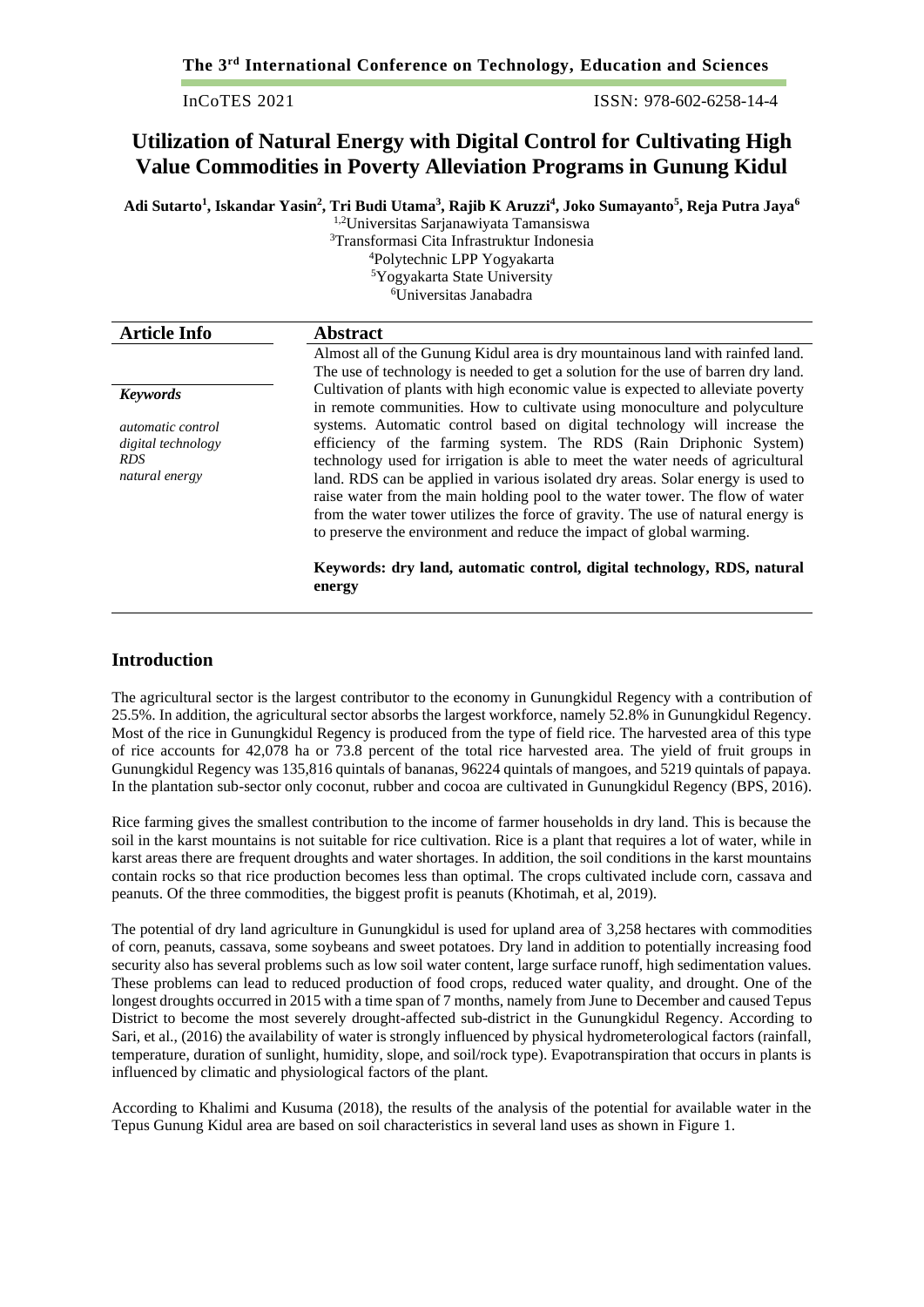

Figure 1. Water Potential in Various Land Uses (Khalimi and Kusuma, 2014).

Based on research by Aji (2014), drought occurs because rain is lower than evapotranspiration. The highest evapotranspiration value is on dry land, so that the potential value of water entering the soil is the lowest. Soil characteristics do not have a close relationship with the potential for available water in the soil.

Irrigation problems for dry land are a major concern. The use of rainwater for irrigation in Gunungkidul at a low cost should also be a major concern. The economic condition of the villagers who have been rain-fed farmers is very worrying. So we need plants with high economic value to alleviate poverty in areas with dry land.

## **Rain Driphonic System (RDS)**

Rain is used for irrigation of agricultural land. High rainfall intensity must be able to meet the water needs for agricultural crops during the dry season. The irrigation water flow must be designed so that the water demand during the dry season on dry land remains optimal.

When the intensity of rain is high enough, there will be a lot of puddles and water is wasted. This is because conventional irrigation methods which have been the main means of agricultural land have not been efficient so that there is a lot of excessive waste (Bhattacharya, 2007). Irrigation performance is a priority in solving irrigation management and development problems. Irrigation systems that function not optimally cause water distribution to be non-uniform and unpredictable. Pressurized irrigation systems can produce cost effectiveness and efficiency (Khatririya, et al., 2021). According to Cobo, et al., (2014) in recent years, more efficient pressurized irrigation systems such as drip, drip and sprinkler irrigation have become more useful than open channel irrigation systems to improve water use efficiency. It is necessary to increase irrigation efficiency by optimizing irrigation water in conditions of limited water availability.

RDS is applied to areas where the soil formation cannot store water. For irrigation purposes, rainwater is captured and stored. Drip Irrigation is a method of irrigation that uses water very efficiently. Nutrients needed by plants are put into the mixer tank and the supply of these nutrients can be controlled in a controlled manner according to plant needs. This is the most important principle in hydrophonic systems.



Figure 2. Typical Lay-Out RDS on Dry Land.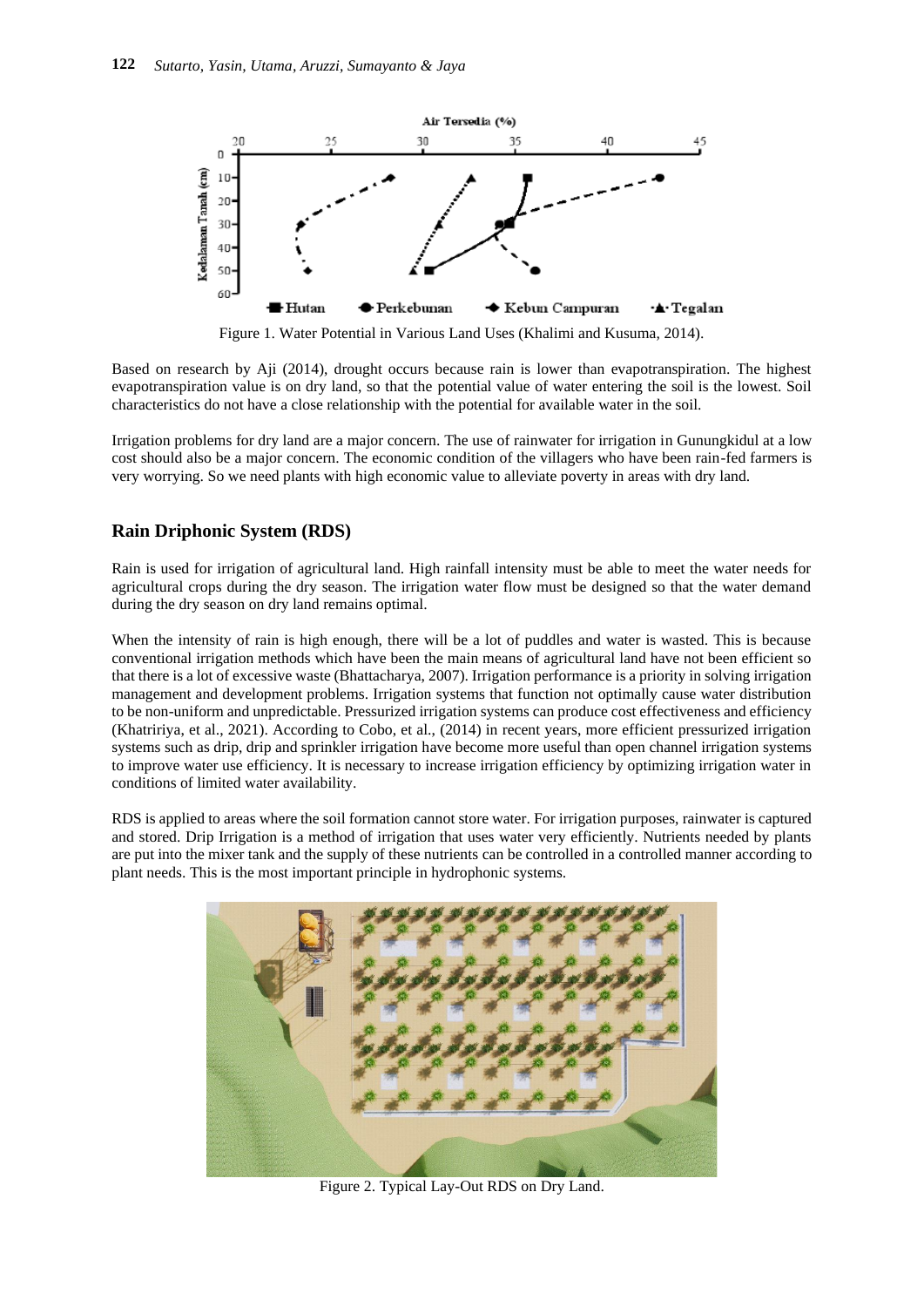

Figure 3. Lay-Out Schematic of Drip Irrigation System with Solar Energy.

## **Digital Technology**

According to Pasha, et al., (2020) with more advancements in the IoT field expected in the coming years, these systems are often more efficient, much faster, and cheaper. In the future, this technique is often created as an intelligent system, where in the system predicting user actions, rainfall patterns, harvest time, animal intruders in the field and communicating knowledge through advanced technologies such as IoT are often applied so that farming systems are often made independent of operations. humans and successively large quality and quantity results are often obtained. By making use of the soil moisture sensor, the level of soil moisture/moisture can be checked. Whenever there is an adjustment of tackiness on the ground, this sensor detects the change and the disturbance signal is passed to the microcontroller and relies on this the water system works.

The agricultural sector is the main contributor to the economy of a nation. Most water system frameworks work physically. These outdated methods are being replaced by semi-computerized systems and robotization. By utilizing a computerized framework for water systems, the above problems can be changed. The system requires logical and iterative human intervention. So current progress is needed to resolve the issue and should support a better Water framework. For that, we can have a framework, namely "Automatic Irrigation System based on Internet of Things (IoT) using Wireless Sensor Network (WSN)". WSN has correspondence, estimation and recognition limits. An augmentation between the real physical world and the virtual universe can be provided by WSN. It has many jobs in home robotization, normal establishment, science, security and cultivation.



Figure 4. Block Diagram of Irrigation System Using Wireless Sensor Network (Pasha, et al., 2020)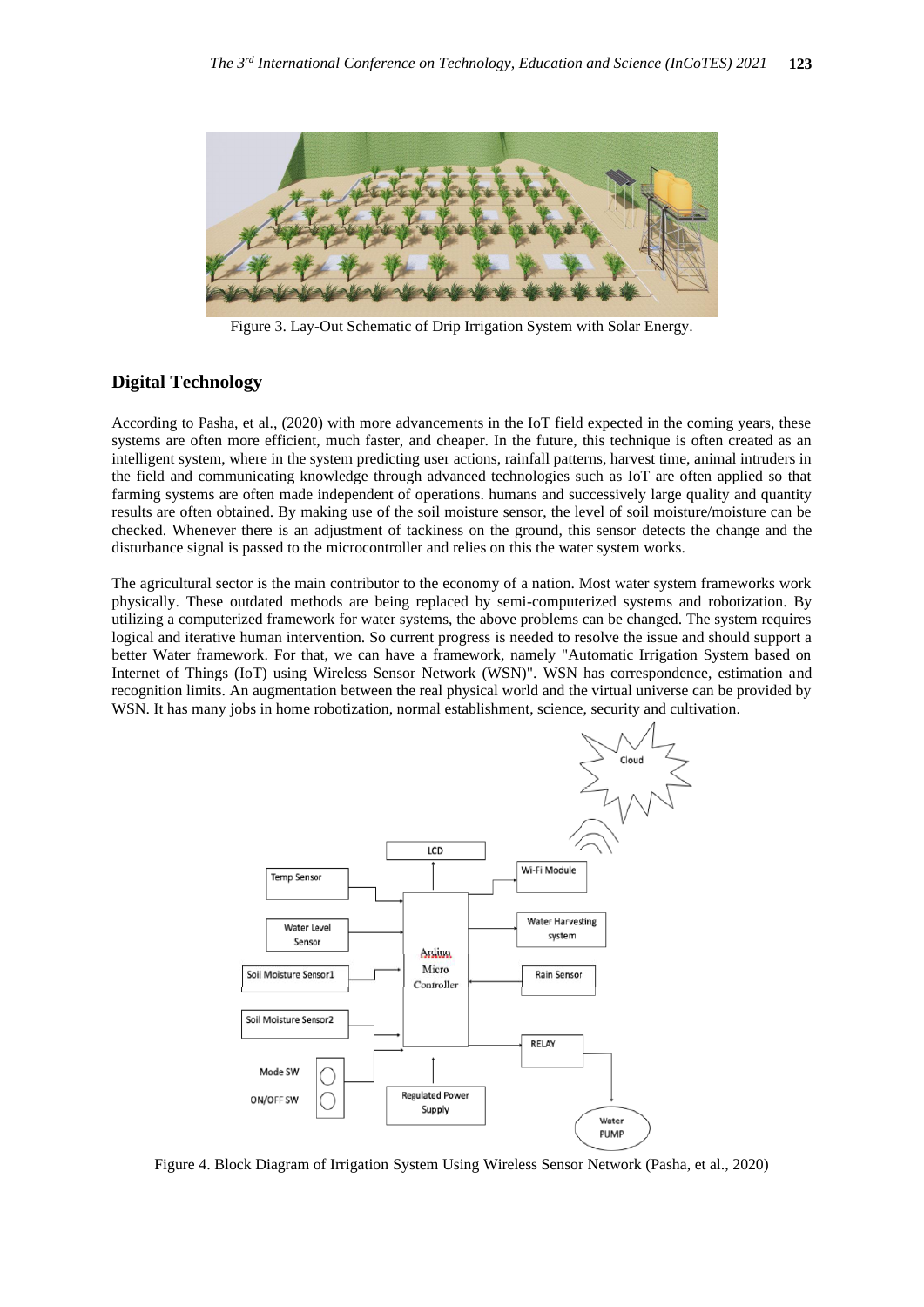Decision making based on the data collected from IoT based sensors used in the agriculture land.

 $y \rightarrow f(x)$  $X(i) \in i = 0,1,2,3,...$   $i = i$  th sensor

 $i =$  attribute in the data send by the 'i' th sensor

 $j \rightarrow 0$  to |m| where m is no of data columns

In this Auto Mode Irrigation is controlled and depends on the threshold level of humidity and temperature sensors. Sensor Threshold Levels for each crop is set in the algorithm written in the controller. Farmers need to select the crop button according to cultivation. The sensor status will be sent to the Thing-speak cloud. Water Level Sensor Used to monitor the water level in the well/tank. If the water is pre-set, then only the controller will allow the pump ON. The LCD will display the sensor and pump status.

## **Natural Energy**

The availability of conventional electrical energy is still very expensive for rural communities. Conventional electricity becomes impossible to apply to agricultural land in remote areas. Conventional electricity grids are also unable to cover large agricultural areas. The ever-increasing demand for energy requires new technologies based on renewable energy resources. Solar energy is the most promising because the sun provides a large amount of heat and light. According to Chandel, et al., (2015) and Selvan and Ali, (2016), Photovoltaic powered water pumps are one such application, which has received great attention in recent decades. The use of PV-based pumps is also location dependent, as the performance of photovoltaic devices is governed by several factors such as total radiation and temperature (Foster and Cota 2014). It is clear that many irrigation systems are underperforming. This situation can lead to non-uniform and unreliable water distribution. A well-designed pressurized irrigation system is essential in realizing the goals of an irrigation scheme such as maximizing efficiency and costeffectiveness.

The irrigation system must also meet various demands while meeting minimum pressure requirements. A costeffective solution that meets the system's hydraulic constraints is always desirable, but such a solution is very difficult to achieve when a pressurized irrigation system is run under a solar photovoltaic pump. Under such conditions newly introduced irrigation techniques such as, rain pipe irrigation technique which can operate under low pressure as well and are most suitable for growing vegetable crops and close range crops like peanuts, shallots, garlic etc and can adapt to almost all type of soil.



Figure 5. 28 Year Old PV Water Pumping System Showing Degradation at Hamirpur India (Chandel, Et Al., 2015).

## **Hight Value Commodities**

Intensive agriculture or plantations with RDS are appropriate if the cultivated plants have high economic value, so that cost recovery can be met immediately. Date palms have a great opportunity to become plants of high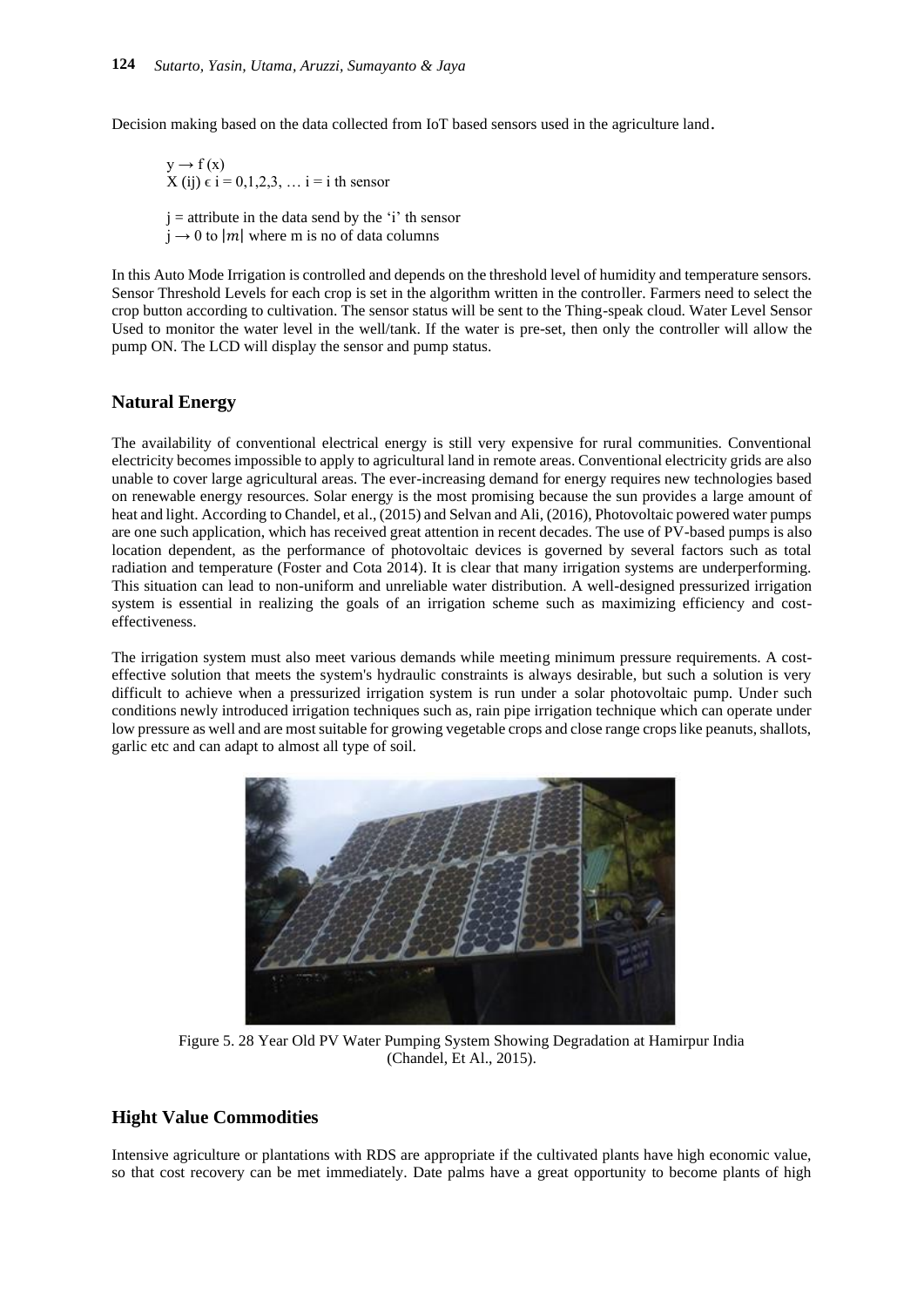economic value because the demand for dates is very large. Tepus Gunung Kidul, with most of the population farming rainfed land, will become farmers with large economic income if the date palm cultivation is successful in this area.



Figure 6. Dates Plants in Tepus Dry Land, Gunung Kidul.

#### **Poverty Alleviation**

Empowerment of dry land farming communities with RDS is expected to increase the level of welfare significantly. RDS as an alternative solution to dry land problems is expected to be able to answer the problem of dry land irrigation. Utilization of natural energy, namely solar energy, in the application of RDS is environmentally friendly so that the preservation of nature is maintained properly. Cultivation of date palms which have high economic value is expected to be communal for residents in dry land villages to become high-income so that they are able to meet their daily needs better.

#### **Conclusion**

RDS with natural energy and drip technology is significantly able to answer the problems of irrigation systems in mountainous dry land areas. Solar power technology is a solution to electricity grid problems in rural areas. Utilization of solar energy is also environmentally friendly so as to minimize the effects of global warming.

#### **Acknowledgements or Notes**

We would like to thank Transfromasi Cita Instruktur (TCI) for funding this research. We would also like

to thank the Kedaireka Dikti Matching Fund Program which has funded this research

#### **References**

- Aji, P. P., 2014, *Karakteristik Kekeringan Hidrologi pada Wilayah Kalimantan Bagian Barat*, Skripsi, Institut Pertanian Bogor, Bogor.
- Badan Pusat Statistik, 2016, *Kabupaten Gunungkidul dalam Angka,* Badan Pusat Statistik.

Bhattacharya, A. K., 2007, *Integrated Water Management*, Chapter 1 2007, P07-08.

Chandel, S. S., Naik, M. N., Sharma, V., Chandel, R., 2015, *Degradation Analysis of 28 Year Field Exposed Mono-c-Si Photovoltaic Modules of a Direct Coupled Solar Water Pumping System in Western Himalayan*